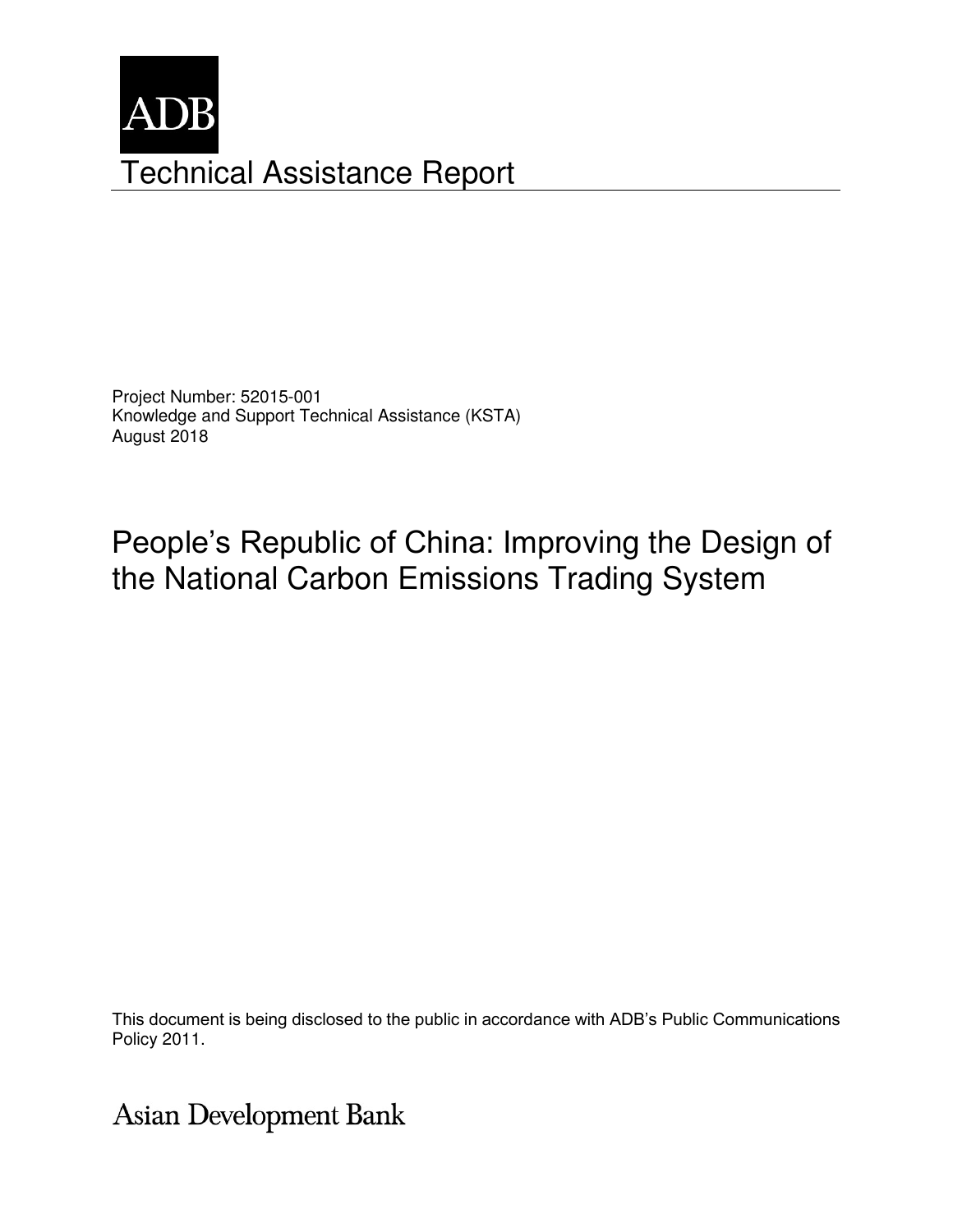## **CURRENCY EQUIVALENTS**

(as of 1 August 2018)

| Currency unit | -   | yuan (CNY) |
|---------------|-----|------------|
| CNY1.00       | $=$ | \$0.1468   |
| \$1.00        | $=$ | CNY6.8112  |

## **ABBREVIATIONS**

| ADB           | Asian Development Bank                                |
|---------------|-------------------------------------------------------|
| <b>ETS</b>    | emissions trading system                              |
| EU ETS        | European Union Emissions Trading System               |
| GHG           | greenhouse gas                                        |
| NDRC          | National Development and Reform Commission            |
| <b>PRC</b>    | People's Republic of China                            |
| <b>RGGI</b>   | Regional Greenhouse Gas Initiative                    |
| TA            | technical assistance                                  |
| <b>UNFCCC</b> | United Nations Framework Convention on Climate Change |

# **NOTE**

In this report, "\$" refers to United States dollars.

| <b>Vice-President</b><br><b>Director General</b><br><b>Director</b> | Stephen Groff, Operations 2<br>Amy S.P. Leung, East Asia Department (EARD)<br>Sujata Gupta, Officer-in-Charge, Transport and Communications<br>Division, EARD                                                                                                                                                                                                                                           |
|---------------------------------------------------------------------|---------------------------------------------------------------------------------------------------------------------------------------------------------------------------------------------------------------------------------------------------------------------------------------------------------------------------------------------------------------------------------------------------------|
| <b>Team leader</b><br><b>Team members</b>                           | Xuedu Lu, Lead Climate Change Specialist, EARD<br>Arlene Ayson, Operations Assistant, EARD<br>Czareana Dello, Senior Project Assistant, EARD<br>Virender Duggal, Principal Climate Change Specialist (Future Carbon<br>Fund), Sustainable Development and Climate Change Department<br>Gloria Gerilla-Teknomo, Senior Transport Sector Officer, EARD<br>Na Won Kim, Senior Environment Specialist, EARD |

In preparing any country program or strategy, financing any project, or by making any designation of or reference to a particular territory or geographic area in this document, the Asian Development Bank does not intend to make any judgments as to the legal or other status of any territory or area.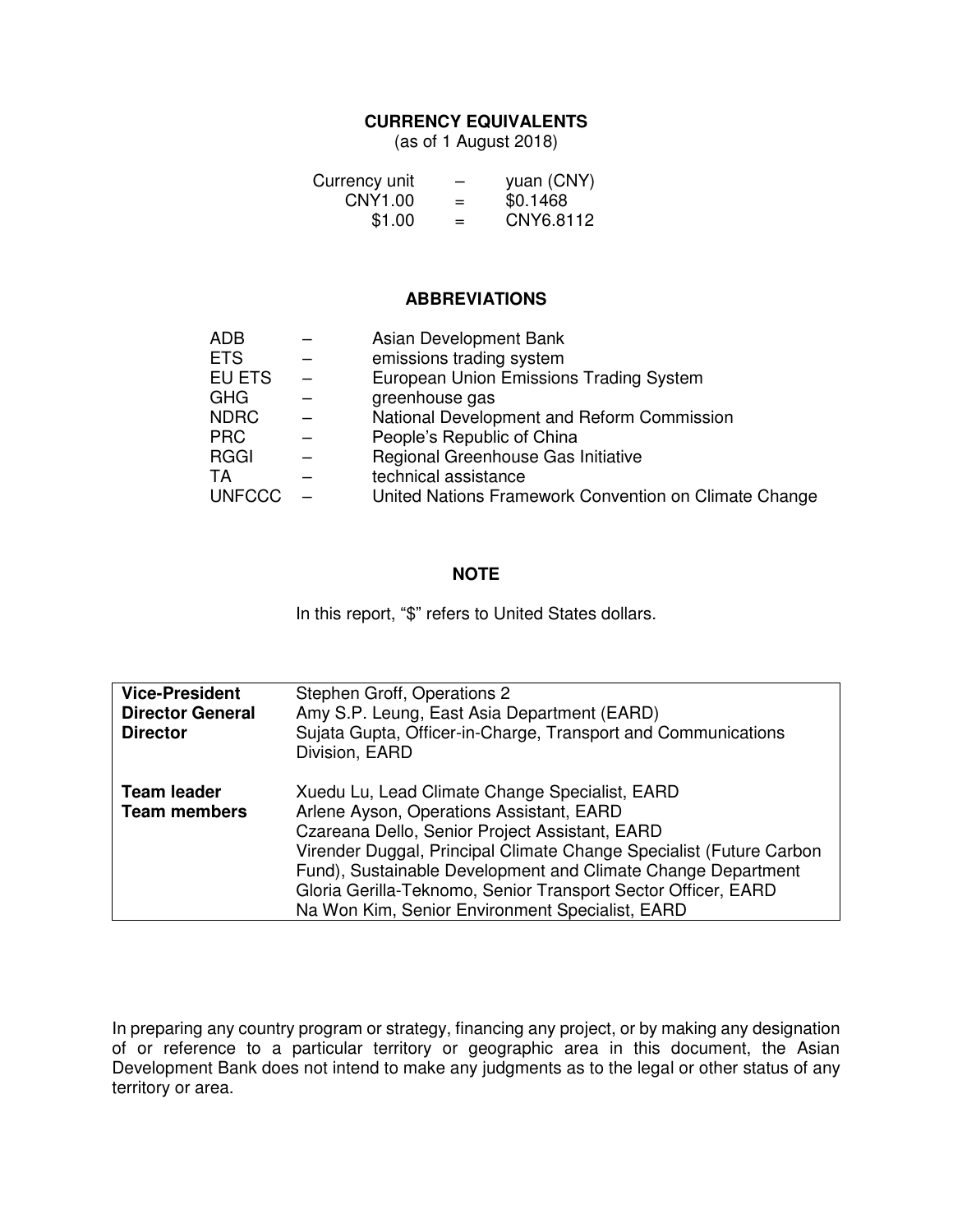# **CONTENTS**

|      |                                                        | Page |
|------|--------------------------------------------------------|------|
|      | KNOWLEDGE AND SUPPORT TECHNICAL ASSISTANCE AT A GLANCE |      |
| Τ.   | <b>INTRODUCTION</b>                                    |      |
| Ш.   | <b>ISSUES</b>                                          |      |
| III. | THE TECHNICAL ASSISTANCE                               | 3    |
|      | Impact and Outcome<br>А.                               | 3    |
|      | В.<br>Outputs, Methods, and Activities                 | 3    |
|      | C.<br>Cost and Financing                               | 4    |
|      | <b>Implementation Arrangements</b><br>D.               | 4    |
| IV.  | THE PRESIDENT'S DECISION                               | 5    |
|      | <b>APPENDIXES</b>                                      |      |
| 1.   | Design and Monitoring Framework                        | 6    |
| 2.   | Cost Estimates and Financing Plan                      | 8    |
| 3.   | List of Linked Documents                               | 9    |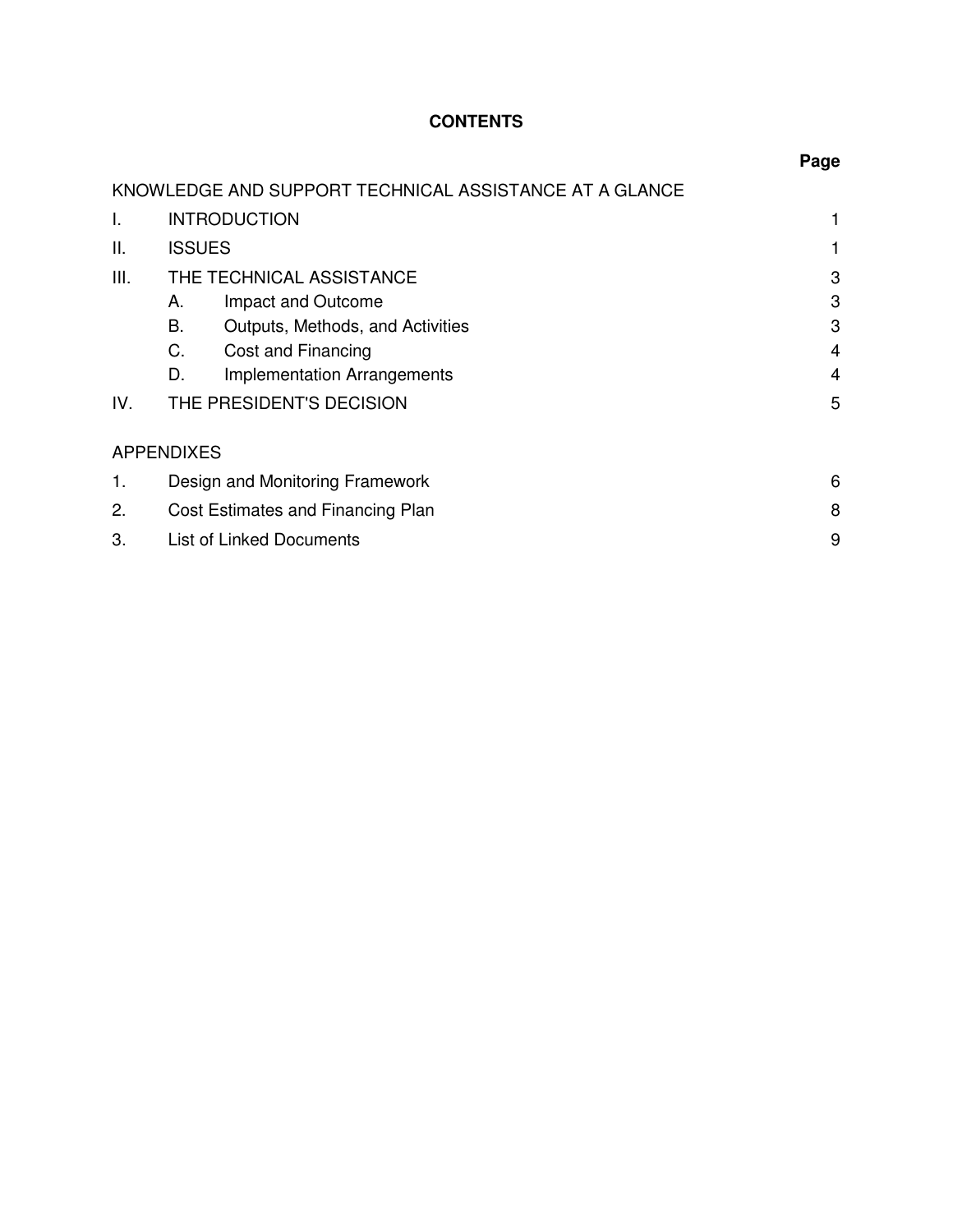## **KNOWLEDGE AND SUPPORT TECHNICAL ASSISTANCE AT A GLANCE**

| EARD/EATC<br>Improving the Design of the National<br><b>Department/Division</b><br><b>Project Name</b><br><b>Carbon Emissions Trading System</b><br><b>Nature of Activity</b><br>Policy Advice<br><b>Executing Agency</b><br>Ministry of Ecology and                           |                                   |
|--------------------------------------------------------------------------------------------------------------------------------------------------------------------------------------------------------------------------------------------------------------------------------|-----------------------------------|
|                                                                                                                                                                                                                                                                                |                                   |
| <b>Environmental Protection"</b>                                                                                                                                                                                                                                               | Environment former "Ministry of   |
| Regular<br><b>Modality</b>                                                                                                                                                                                                                                                     |                                   |
| China, People's Republic of<br>Country                                                                                                                                                                                                                                         |                                   |
| <b>Sector</b><br>2.<br>Subsector(s)                                                                                                                                                                                                                                            | <b>ADB Financing (\$ million)</b> |
| Public administration<br>Public sector<br>ℐ<br>management<br><b>Total</b>                                                                                                                                                                                                      | 0.75<br>0.75                      |
|                                                                                                                                                                                                                                                                                |                                   |
| <b>Climate Change Information</b><br>3.<br><b>Strategic Agenda</b><br><b>Subcomponents</b>                                                                                                                                                                                     |                                   |
| Inclusive economic<br>Pillar 2: Access to economic<br>Climate Change impact on the Project<br>growth (IEG)<br>opportunities, including jobs, made<br>more inclusive                                                                                                            | Low                               |
| <b>Drivers of Change</b><br><b>Components</b><br><b>Gender Equity and Mainstreaming</b><br>4.                                                                                                                                                                                  |                                   |
| Institutional development<br>No gender elements (NGE)<br>Governance and<br>Organizational development<br>capacity development<br>(GCD)<br>Knowledge solutions<br>Knowledge sharing activities<br>(KNS)<br>Partnerships (PAR)<br>Official cofinancing<br>Regional organizations |                                   |
| 5.<br><b>Poverty and SDG Targeting</b><br><b>Location Impact</b>                                                                                                                                                                                                               |                                   |
| Geographic Targeting<br>Yes<br>Nation-wide<br><b>Household Targeting</b><br><b>No</b><br><b>SDG Targeting</b><br>Yes<br><b>SDG Goals</b><br>SDG13                                                                                                                              | High                              |
| <b>Risk Categorization</b><br>Low<br>6.                                                                                                                                                                                                                                        |                                   |
| <b>Safeguard Categorization</b><br>Safeguard Policy Statement does not apply<br>7.                                                                                                                                                                                             |                                   |
| 8.<br><b>Financing</b>                                                                                                                                                                                                                                                         |                                   |
| <b>Modality and Sources</b><br><b>Amount (\$ million)</b>                                                                                                                                                                                                                      |                                   |
| <b>ADB</b>                                                                                                                                                                                                                                                                     | 0.75                              |
| Knowledge and Support technical assistance: Climate Change Fund                                                                                                                                                                                                                | 0.75                              |
| Cofinancing                                                                                                                                                                                                                                                                    | 0.00                              |
| None                                                                                                                                                                                                                                                                           | 0.00                              |
| Counterpart                                                                                                                                                                                                                                                                    | 0.00                              |
|                                                                                                                                                                                                                                                                                |                                   |
| None<br><b>Total</b>                                                                                                                                                                                                                                                           | 0.00<br>0.75                      |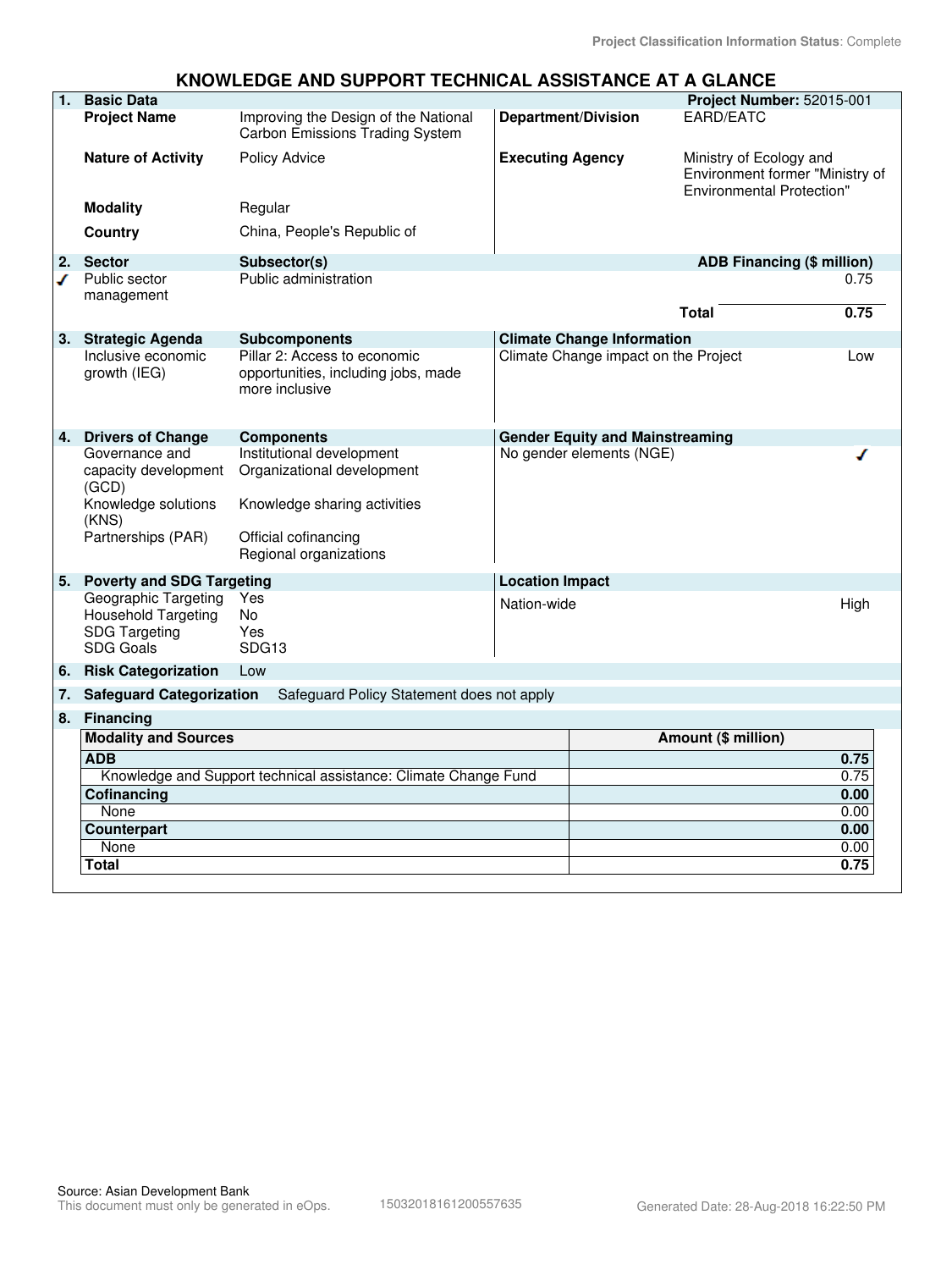## **I. INTRODUCTION**

1. The Government of the People's Republic of China (PRC) requested technical assistance (TA) from the Asian Development Bank (ADB) to support improvements to the design of its national carbon emissions trading system (ETS). Together with other policies, the national ETS is expected to operate as a cost-effective market mechanism to support the achievement of the PRC's climate change mitigation targets. The TA is included in ADB's country operations business plan, 2018–2020 for the PRC.<sup>1</sup>

2. The knowledge and support TA will aid the PRC's Ministry of Ecology and Environment in formulating responsive carbon pricing measures and prudent market oversight measures, which will help the national ETS function effectively and efficiently.<sup>2</sup> The TA will develop three policy recommendations for consideration by the government on (i) auctioning of greenhouse gas (GHG) emission allowance;<sup>3</sup> (ii) GHG emission credit management, such as banking; and (iii) ETS market risk identification and management.

## **II. ISSUES**

3. On 30 June 2015, the government submitted its intended nationally determined contribution to the United Nations Framework Convention on Climate Change (UNFCCC), promising to achieve peak carbon dioxide emissions by 2030 or sooner and to lower carbon dioxide emissions per unit of gross domestic product by 60%–65% from 2005 levels.<sup>4</sup> The PRC estimates that the country will hit peak emissions when its per capita gross domestic product is about 33% lower than the average of countries in the Organisation for Economic Co-operation and Development; its per capita emission level is forecast to be about 30% smaller than the average of those countries.<sup>5</sup> An effective ETS to help reduce GHG mitigation costs and provide incentives to balance economic growth and climate change mitigation cost-effectively will be crucial for the PRC to meet its commitment. In all jurisdictions where an ETS has been implemented, ETS policies and measures such as carbon pricing and market oversight measures are at the core of ETS governance to ensure a safe and efficient trading environment, enhance market confidence, and reduce the overall cost of meeting ETS mitigation targets.

4. The PRC began testing ETSs through pilot programs in the municipalities of Beijing, Chongqing, Shanghai, Shenzhen and Tianjin; and in the provinces of Guangdong and Hubei in October 2011.<sup>6</sup> ADB approved three TA projects to support ETS development in the PRC during the ETS pilot period, focusing on the basic design of an ETS at a pilot city or province.<sup>7</sup> The first

 $\overline{a}$ 1 ADB. 2018. *Country Operations Business Plan: People's Republic of China*, *2018–2020*. Manila. The TA first appeared in the business opportunities section of ADB's website on 17 August 2018.

<sup>&</sup>lt;sup>2</sup> The PRC's National Development and Reform Commission (NDRC) proposed the TA. In March 2018, the first session of the 13th National People's Congress of the People's Republic of China decided to shift climate change management from the NDRC to the new Ministry of Ecology and Environment.

<sup>3</sup> In an ETS, the government imposes a limit on the total emissions in one or more sectors of the economy. Companies in these sectors need to hold one allowance (or permit) for every ton of GHG emissions they release. There are two approaches to allocating permits: free allocation (based on past emissions or performance standards) or sold at an auction at a competitive public price.

<sup>4</sup> United Nations Framework Convention on Climate Change. 2015. *[Enhanced Actions on Climate Change: China's](http://www4.unfccc.int/Submissions/INDC/Published%20Documents/China/1/China)  [Intended Nationally Determined Contribution](http://www4.unfccc.int/Submissions/INDC/Published%20Documents/China/1/China)*. ADB recognizes the People's Republic of China as the official ADB member name.

<sup>5</sup> World Bank. 2016. *[Pursuing an Innovative Development Pathway: Understanding China's NDC](https://openknowledge.worldbank.org/handle/10986/25749)*.

<sup>6</sup> Government of the PRC, NDRC. 2012. *[Notice on Launching the Pilot Work of Carbon Emission Trading.](http://www.ccchina.org.cn/Detail.aspx?newsId=28133&TId=60)*

<sup>7</sup> ADB. 2010. *Technical Assistance to the People's Republic of China for the Study on Beijing Green Finance Development Strategy*. Manila (TA 7589); ADB. 2011. *Technical Assistance to the People's Republic of China for Developing Tianjin Emission Trading System.* Manila (TA 7956); and ADB. 2012. *Technical Assistance to the*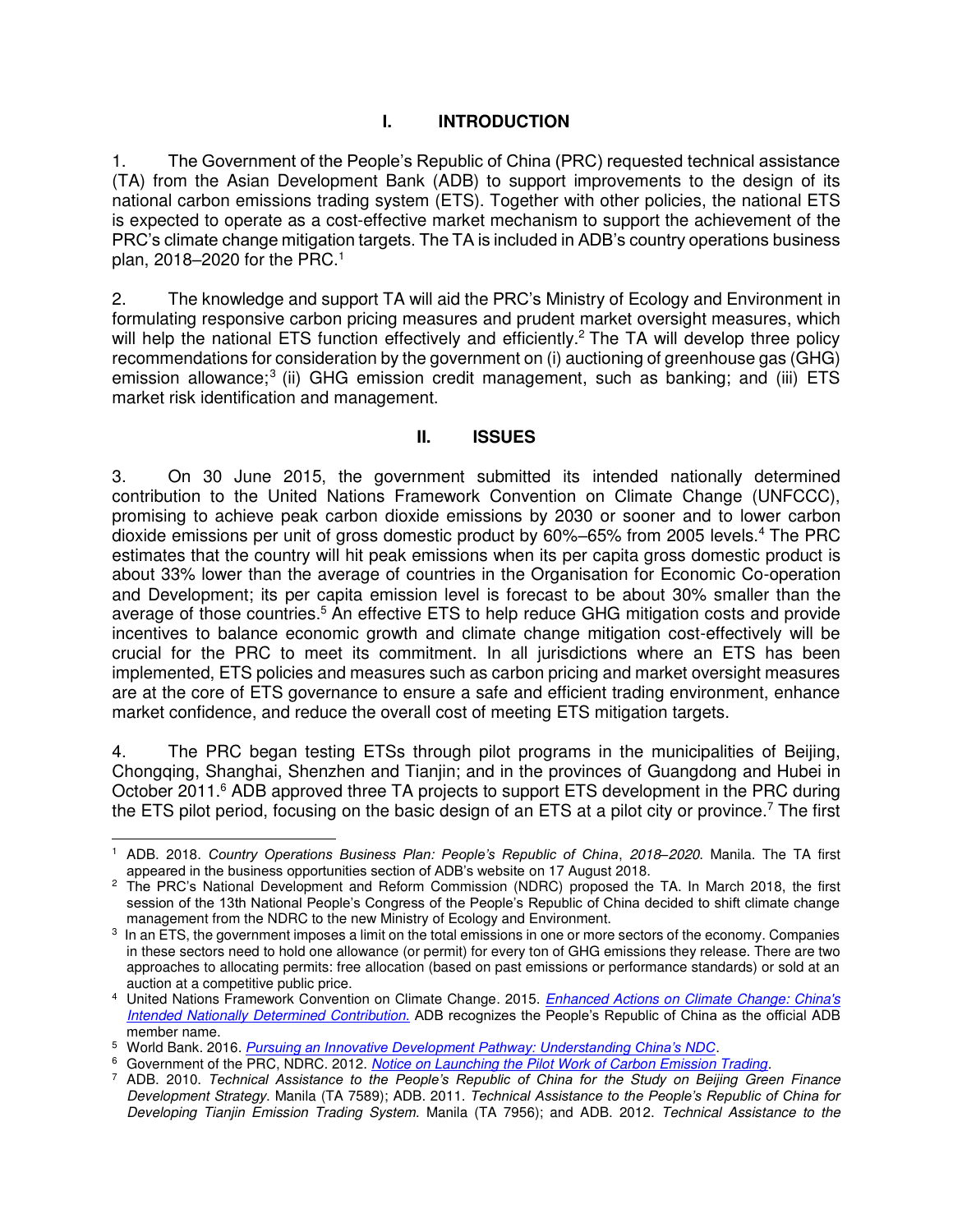TA supported Beijing in enhancing the capacity of the Beijing Environment Exchange by developing a road map for the establishment of a carbon finance center. The second TA supported Tianjin in developing a trading system, including trading rules and regulations, trading platform installation, and ETS registry setting. The third TA supported Shanghai in developing trading products and methods of sector benchmarks in GHG emission allocation. All pilot ETSs developed and implemented ETS rules and policies that covered aspects such as offsetting rules and market adjustment. For example, the Beijing pilot ETS issued rules on the use of emissionreduction credits to offset part of the emissions of the covered entities and on open market operations to ensure market stability and avoid price fluctuations.<sup>8</sup> However, the pilot ETS rules and policies have been ineffective because many factors affecting ETS operations were not addressed appropriately. One example is the unscheduled revision to the offsetting rules and allowance banking rules in the Shanghai pilot ETS in response to the abundant use of offsetting credits and rapid plummeting of the allowance price.<sup>9</sup>

5. The European Union Emissions Trading System (EU ETS), which has been operating since 2005, initially experienced stolen credits and high price volatility, which led the European Union to strengthen ETS market oversight by (i) applying rules governing financial markets to all segments of the ETS, (ii) establishing the market stability reserve, and (iii) limiting the use of emission-reduction credits generated from clean development mechanism projects. All other ETSs, including the Regional Greenhouse Gas Initiative (RGGI), the New Zealand ETS, and the California ETS, experienced an oversupply of GHG emission allowances and thus lower carbon trading prices, which made them reform and improve their ETS oversight system by introducing and refining the policies and measures to manage the supply of allowances and adjust market prices based on market conditions. These policies and measures helped avoid an oversupply of allowances and prevent price increases, thus keeping carbon prices at reasonable levels. For example, the RGGI adopted a flexibility reserve similar to the EU ETS in order to adjust the supply and its impact on carbon prices. Floor and cap prices are commonly used to manage carbon prices in the California, Québec, and RGGI systems.<sup>10</sup> These experiences and lessons can be useful references for the PRC in developing its ETS policies and measures.

6. On 19 December 2017, the National Development and Reform Commission launched the PRC's national ETS through the Development Plan for National Carbon Emission Trading Market (Power Generation Sector) that was endorsed by the State Council, which laid out the national ETS development and operation plan.<sup>11</sup> Based on the development plan, Local governments following the guidance of the Ministry of Ecology and Environment are expected to assign GHG emission permits to power generation entities covered by the ETS in 2018, and trial permit trading will start in 2019. The national ETS will operate normally by 2020 and will gradually expand to reach other sectors.

 $\overline{a}$ 

*People's Republic of China for Advancing Shanghai Carbon Market through Emissions Trading Scheme*. Manila (TA 8178).

<sup>8</sup> Beijing Municipal Development and Reform Commission. 2014. *[Offsetting Management Measures in Beijing](http://zhengce.beijing.gov.cn/library/192/33/50/438650/101681/index.html)  [Emissions Trading System \(Trial\)](http://zhengce.beijing.gov.cn/library/192/33/50/438650/101681/index.html)*; and Beijing Municipal Development and Reform Commission 2014. *[Notice of the](http://zfxxgk.beijing.gov.cn/110002/gfxwj22/2014-06/18/content_482669.shtml)  [Beijing Municipal Bureau of Finance and Economic Development of the Beijing Municipal Development and Reform](http://zfxxgk.beijing.gov.cn/110002/gfxwj22/2014-06/18/content_482669.shtml)  [Commission on Printing and Distributing the Administrative Measures for the Open Market of Carbon Emissions](http://zfxxgk.beijing.gov.cn/110002/gfxwj22/2014-06/18/content_482669.shtml)  [Trading in Beijing \(Trial\)](http://zfxxgk.beijing.gov.cn/110002/gfxwj22/2014-06/18/content_482669.shtml)*.

<sup>9</sup> Shanghai Municipal Development and Reform Commission. 2016. *[Notice on the Banking of Allowances in the Pilot](http://www.shdrc.gov.cn/xxgk/cxxxgk/23507.htm)  [Emissions Trading System](http://www.shdrc.gov.cn/xxgk/cxxxgk/23507.htm)*; and Shanghai Municipal Development and Reform Commission. 2016. *[Allowances](http://www.shdrc.gov.cn/fzgggz/nyglhjnjb/zcwj/24839.htm)  [Allocation Plan in Shanghai Emissions Trading System in 2016](http://www.shdrc.gov.cn/fzgggz/nyglhjnjb/zcwj/24839.htm)*.

<sup>10</sup> ADB. 2016. *[Emissions Trading Schemes and Their Linking: Challenges and Opportunities in Asia and the Pacific](https://www.adb.org/publications/emissions-trading-schemes-and-their-linking)*. Manila.

<sup>11</sup> Government of the PRC, National Development and Reform Commission. 2017. *[Development Plan for National](http://qhs.ndrc.gov.cn/qjfzjz/201712/t20171220_871258.html)  [Carbon Emission Trading Market \(Power Generation Sector\).](http://qhs.ndrc.gov.cn/qjfzjz/201712/t20171220_871258.html)*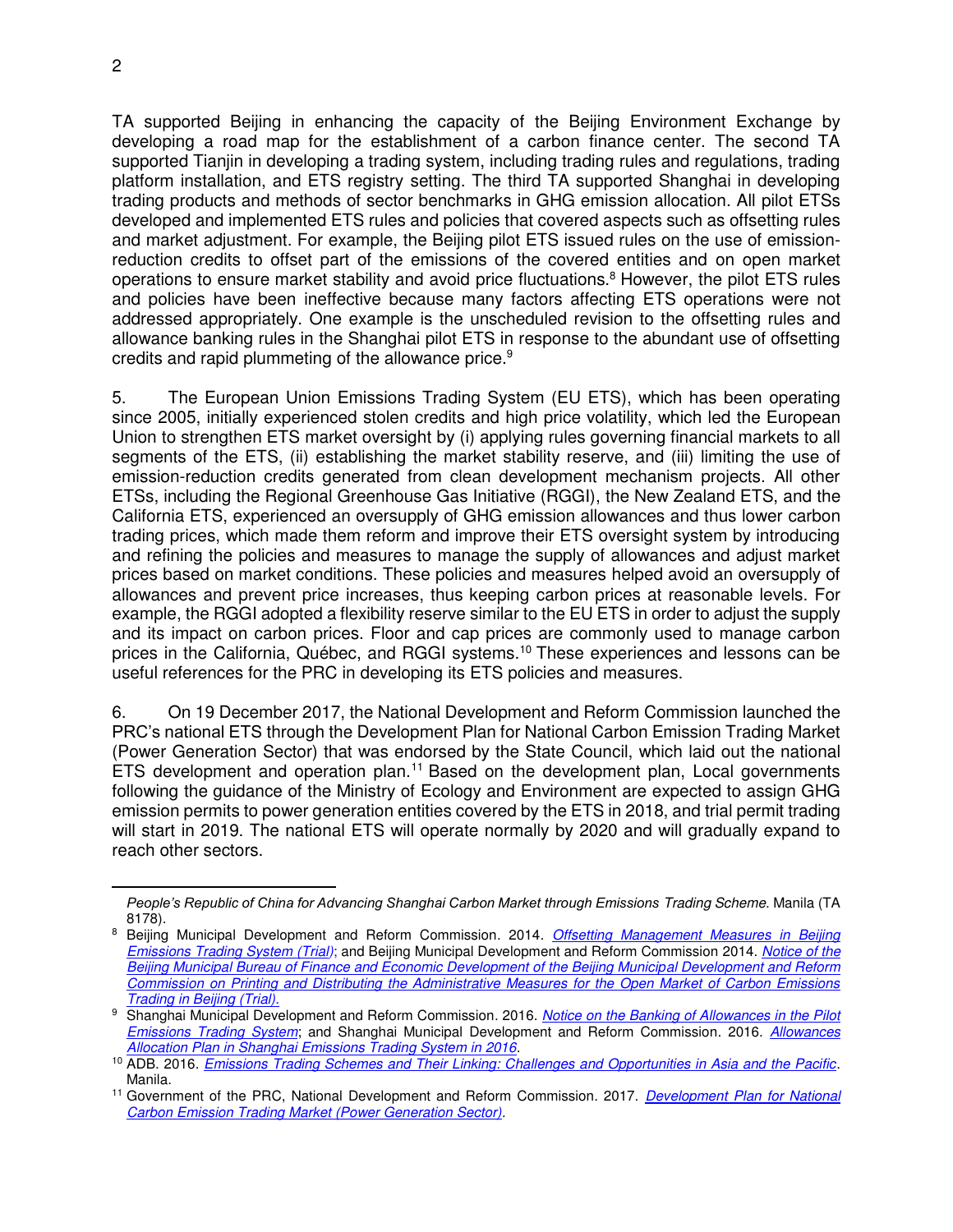7. The PRC's national ETS is expected to be the biggest carbon market in the world with an annual emission volume exceeding 3 billion metric tons, dwarfing the EU ETS volume of about 1.8 billion metric tons in 2016.<sup>12</sup> This will make the PRC's national ETS one of the most influential in the world, and its effective operation will be vital to the success of global climate change campaign. Given the short history and complexity of the ETS, the government is careful in the national system design. The development plan stated that effective and strict oversight mechanisms involving all relevant authorities should be established. To support ETS operations, the government needs to formulate effective and efficient policies and measures in market oversight and market price management to address market volatility and any unintended adverse impacts such as market manipulation and other market misconduct. However, the development plan is only a framework, and ETS operational policies and measures—such as GHG emission allowance auctions, trading credit banking, and ETS market risk management—have not been developed yet.

# **III. THE TECHNICAL ASSISTANCE**

# **A. Impact and Outcome**

8. The TA is aligned with the following impact: the PRC's national ETS functioning and operational. <sup>13</sup> The TA will have the following outcome: national ETS policies on allowance management and market oversight improved.<sup>14</sup>

## **B. Outputs, Methods, and Activities**

9. The PRC's national ETS is more complex than the local pilot ETSs. The PRC needs to develop customized policies and measures to support the effective and efficient operations of the national ETS. The TA will provide vital inputs for developing policies, measures, and guidelines to strengthen the national ETS operation based on (i) the experience and lessons learned from the pilot ETSs, including the findings from the three ADB-assisted TA projects; and (ii) the lessons learned by other carbon markets, such as the EU ETS, the RGGI, the Québec–California–Ontario Carbon Market, and the New Zealand ETS. It also takes into account the special circumstances facing the PRC's national ETS. The TA will deliver the following outputs:

- (i) **Output 1: Policy recommendations on allowance management and market oversight measures of the national emissions trading system developed.** Based on the analysis of the factors influencing carbon market operations in the PRC and the experiences and lessons learned by the PRC pilot ETSs and the carbon markets in other countries, the TA team will draft policy recommendations on allowance management and market oversight measures of the PRC's national ETS. This output will have three parts:
	- (a) **Policy recommendation on allowance auction developed**. The TA team will develop a recommendation based on a review and assessment of available experience and lessons of allowance auction practices, and a study on the relationship between allowance prices and marginal abatement costs. The recommendation will include an implementation plan and a manual of management processes and procedures to help

 $\overline{a}$ <sup>12</sup> National Energy Administration. 2017. *[Power Generation Industry Will Become the Main Force of the National](http://www.nea.gov.cn/2017-12/27/c_136855155.htm)  [Carbon Market](http://www.nea.gov.cn/2017-12/27/c_136855155.htm)*.

<sup>13</sup> Government of the PRC, NDRC. 2017. *China's Policies and Actions for Addressing Climate Change (2017)*. Beijing.

<sup>&</sup>lt;sup>14</sup> The design and monitoring framework is in Appendix 1.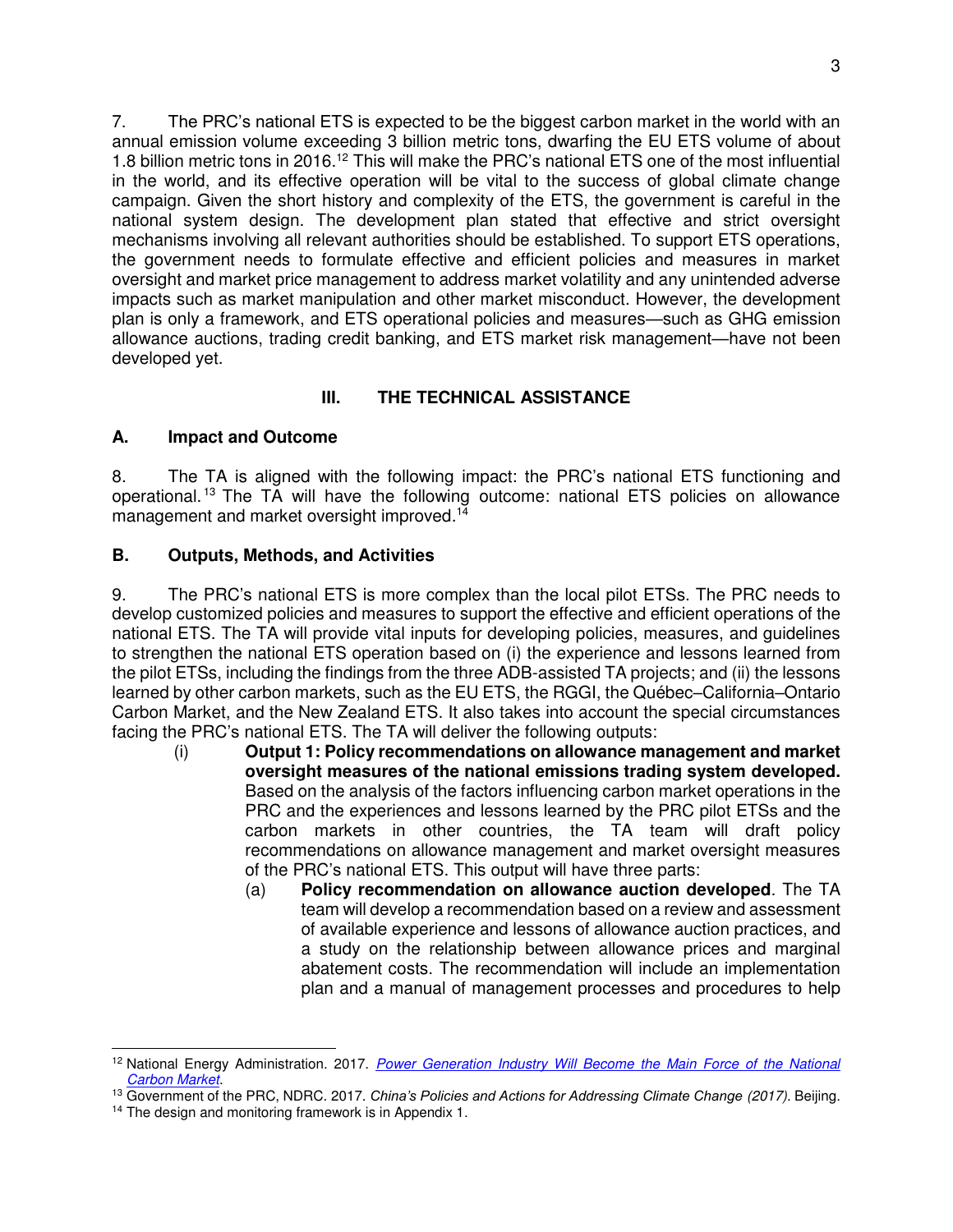implement the plan. It will also cover institutional and governance arrangements and how parties would carry out their responsibilities.

- (b) **Policy recommendation on managing allowance and offsetting credits developed**. The TA team will develop a policy recommendation based on research and analysis of different existing regulations related to the allowance and offsetting credit validity period, different banking lengths, the impact on market practitioners' trading behavior, and market risks.<sup>15</sup>
- (c) **Recommendation on market oversight measures of the national emissions trading system operation developed**. The recommendation will cover the objectives, scope, principles, roles and responsibilities, and general requirements of market oversight to manage the ETS operation system effectively (including GHG emission monitoring, reporting, and verification) and to minimize the impacts of potential market risks. It is expected to help in the early identification and assessment of market risks. Coordinating relevant policies, such as Energy Savings Trade and Green Electricity Certificate Trading, is needed for the national ETS to be effective. Hence, the recommendation will also address the impact of the policies of different agencies that may affect the ETS's effective operations. Finally, this output will recommend the applicable state-of-art technologies including blockchain technology as a pilot innovative measure of ETS market oversight, for the consideration by the government.
- (ii) **Output 2: National capacity in emissions trading system management enhanced.** The TA will support the executing agency in organizing two training workshops for local government officials and experts in ETS operational management. The training workshops will introduce the findings of this TA, international best practice in ETS, updated UNFCCC decisions on carbon markets, and national ETS policies and measures.

# **C. Cost and Financing**

10. The TA is estimated to cost \$900,000, of which \$750,000 will be financed on a grant basis by the Climate Change Fund.<sup>16</sup> The key expenditure items are in Appendix 2.

11. The government will provide counterpart support in the form of staff time, office space and supplies, and other in-kind contributions.

# **D. Implementation Arrangements**

12. The Transport and Communications Division of ADB's East Asia Department will select, supervise, and evaluate consultants; organize training programs, seminars, workshops, and/or forums; and administer all other business of the TA. It will work closely with the Department of Climate Change of the PRC's Ministry of Ecology and Environment, the executing agency of this TA. The implementation arrangement is summarized in the table.

 $\overline{a}$ <sup>15</sup> Compliance flexibility can be enhanced by the option of saving credits/allowances to future periods (banking). This option enhances cost-effectiveness and foster carbon price stability. In addition, banking provides incentives for early action, but also involves increasing risks of over-allocation of allowances/credits in subsequent periods.

<sup>16</sup> Established by ADB.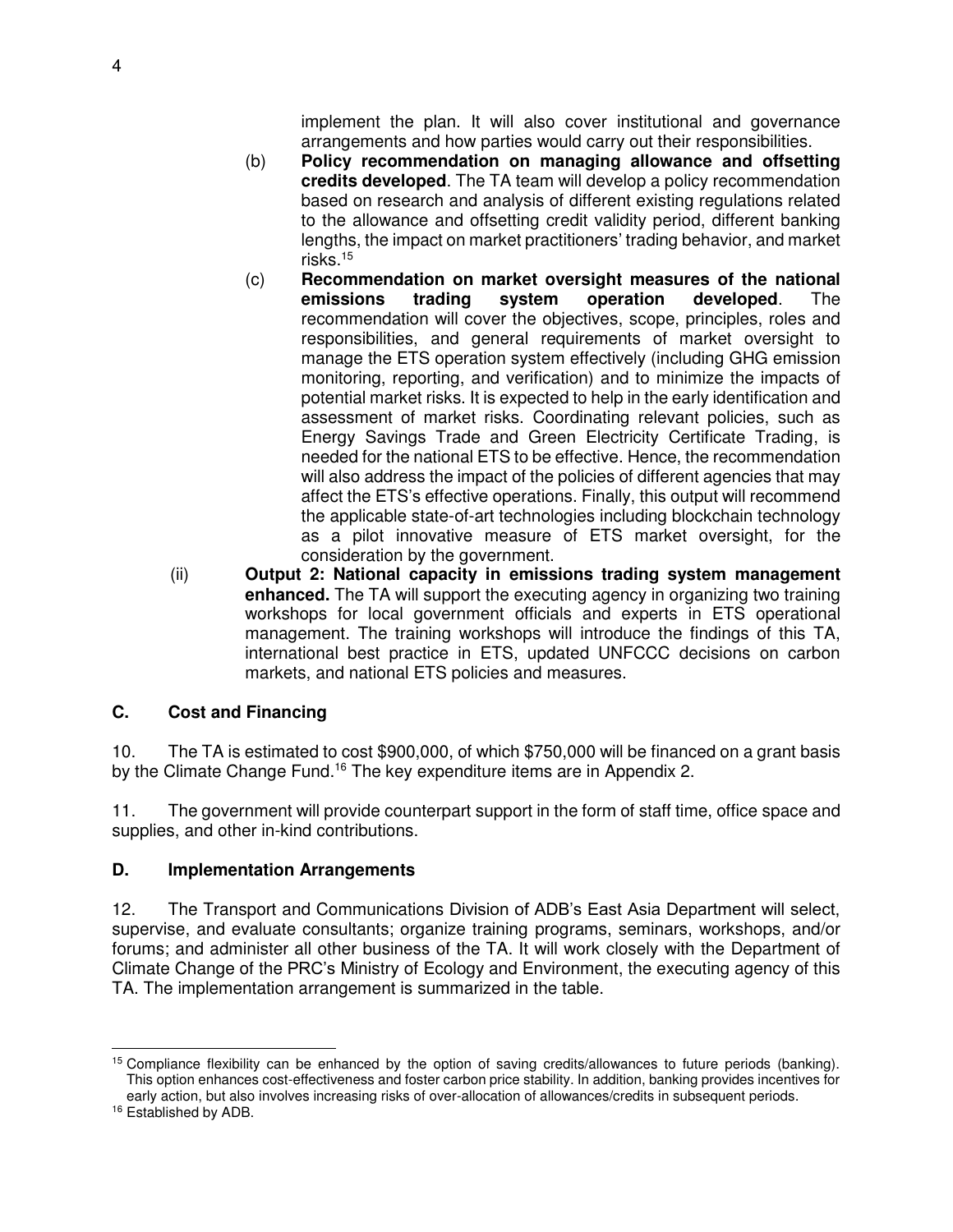| <b>Aspects</b>                   | <b>Arrangements</b>                                            |                         |           |
|----------------------------------|----------------------------------------------------------------|-------------------------|-----------|
|                                  |                                                                |                         |           |
| Indicative implementation period | October 2018-September 2020                                    |                         |           |
| Executing agency                 | Department of Climate Change, Ministry of Ecology and          |                         |           |
|                                  | Environment, People's Republic of China                        |                         |           |
| Consultants                      | To be selected and engaged by ADB                              |                         |           |
|                                  | Individual selection                                           | International expertise | \$240,000 |
|                                  |                                                                | (12 person-months)      |           |
|                                  | Individual selection                                           | National expertise      | \$220,000 |
|                                  |                                                                | (44 person-months)      |           |
| Disbursement                     | The technical assistance resources will be disbursed following |                         |           |
|                                  | ADB's Technical Assistance Disbursement Handbook (2010, as     |                         |           |
|                                  | amended from time to time).                                    |                         |           |

#### **Implementation Arrangements**

ADB = Asian Development Bank.

Source: Asian Development Bank estimates.

13. **Consulting services**. The TA will need 56 person-months of consulting services from (i) a senior international carbon market specialist as team leader and carbon market specialist (12 person-months); and (ii) a senior national carbon market specialist as deputy team leader, a carbon market specialist for allowance auction, a carbon market specialist for credit validity, a carbon market specialist for market oversight, a securities market specialist, and a project coordinator (44 person-months). ADB will engage the consultants through individual selection to secure the best international and national experts in different aspects of ETS development.<sup>17</sup> following the ADB Procurement Policy (2017, as amended from time to time) and its associated project administration instructions and/or staff instructions.<sup>18</sup>

14. ADB will implement the TA from 1 October 2018 to 30 September 2020. The consultants will need to submit timely TA deliverables, which are included in the terms of reference for consultants (footnote 18).

## **IV. THE PRESIDENT'S DECISION**

15. The President, acting under the authority delegated by the Board, has approved the provision of technical assistance not exceeding the equivalent of \$750,000 on a grant basis to the Government of the People's Republic of China for Improving the Design of the National Carbon Emissions Trading System, and hereby reports this action to the Board.

 $\overline{a}$ 

<sup>&</sup>lt;sup>17</sup> ADB will consider output-based contracts for consulting services.

<sup>&</sup>lt;sup>18</sup> Terms of Reference for Consultants (accessible from the list of linked documents in Appendix 3).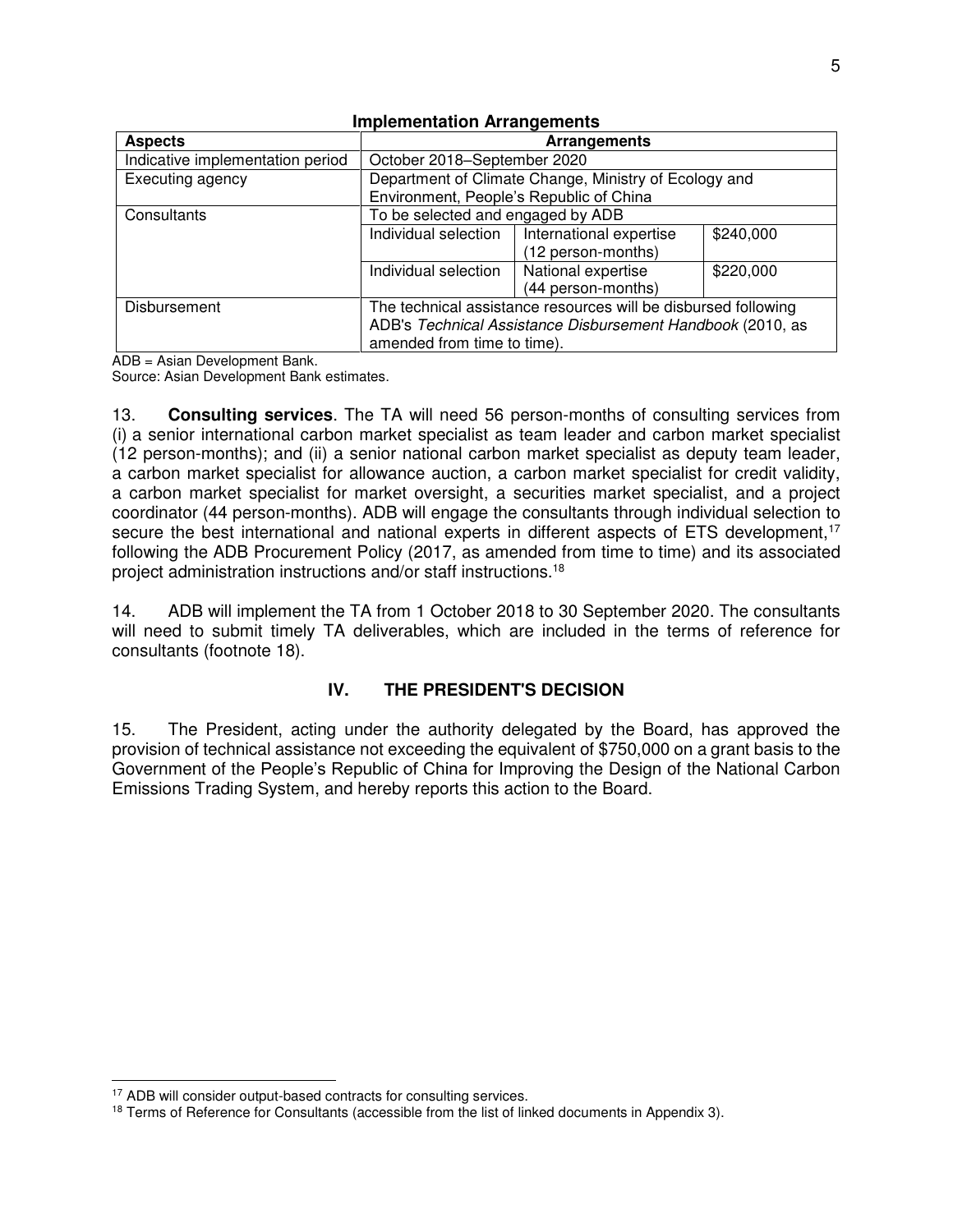#### **Impact the TA is Aligned with**  The PRC's national ETS functioning and operational<sup>a</sup> **Results Chain Performance Indicators with Targets and Baselines Data Sources and Reporting Mechanisms Risks Outcome** By 2021: National ETS policies on allowance management and market oversight improved Three policies or measures on allowance management and market oversight of the national ETS issued by the MEE (2018 baseline: 0) China's Policies and Actions for Addressing Climate Change, 2021– 2024 Possible shift in priorities of the government agencies may affect the adoption of policies and measures of the national ETS **Outputs**  1. Policy recommendations on allowance management and market oversight measures of the national ETS developed 2. National capacity in ETS management enhanced By 2020: 1a. Policy recommendation on allowance auction submitted to the MEE (2018 baseline: policy not drafted) 1b. Policy recommendation on managing allowances and offsetting credits submitted to the MEE (2018 baseline: policy not drafted) 1c. Policy recommendation on market oversight of the national ETS operation submitted to the MEE (2018 baseline: policy not drafted) 2. 100 local government officials and experts trained and report skills improved on ETS operational management (2018 baseline: 0) 1a–1c. MEE reports<sup>b</sup> 2. Feedback survey after training events First-hand knowledge and lessons learned from operational ETSs may not be available to the TA team Recommendations and/or lessons from other jurisdictions may not work because of the special circumstance of the national ETS Frequent changes in personnel and responsibilities may lead to difficulty in training and retaining local officials and experts and can cause difficulties in enhancing the level of skills and knowledge on ETS management **Key Activities with Milestones 1. Policy recommendations on allowance management and market oversight measures of the national ETS developed** 1.1 Policy recommendation on allowance auction developed 1.1.1 Collect and analyze national ETS feature data and documents related to the allowance auction policy design (November 2018–February 2019) 1.1.2 Collect and analyze the allowance auction policy designs of other ETSs (November 2018–February 2019)

### **DESIGN AND MONITORING FRAMEWORK**

1.1.3 Develop a draft policy recommendation on allowances auction (March–June 2019)

1.1.4 Conduct consultations to improve the recommendation (July–December 2019)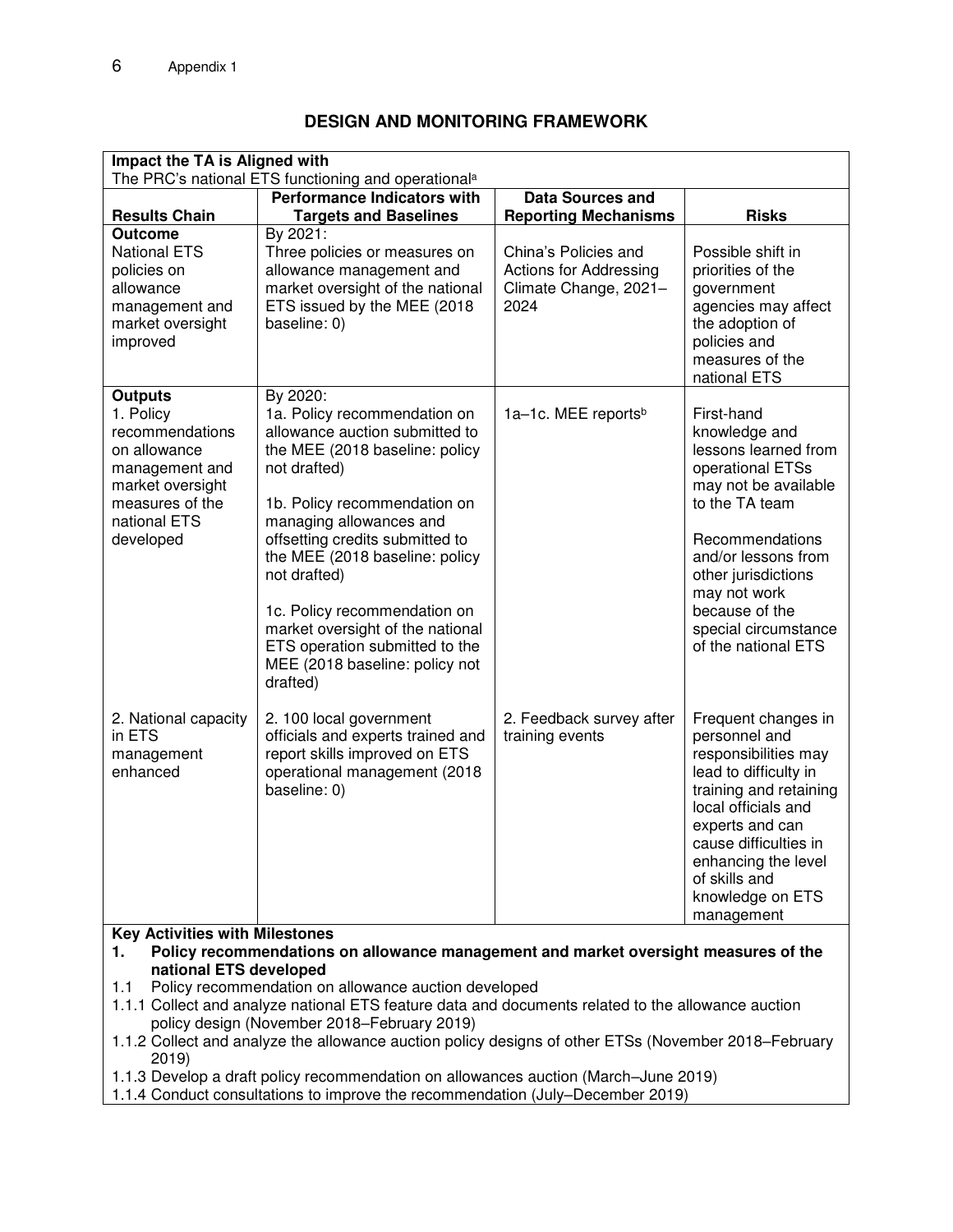- 1.1.5 Circulate the draft policy recommendation to the MEE; other line ministries (CMA, CSRC, MOF, MOST, NDRC, and NEA); and experts for review and comments (January–March 2020)
- 1.2 Policy recommendation on managing allowance and offsetting credits developed
- 1.2.1 Collect and analyze national ETS feature data and documents related to managing allowance and offsetting credits (November 2018–February 2019)
- 1.2.2 Collect and analyze the allowance and offsetting credit management policy designs of other ETSs (November 2018–February 2019)
- 1.2.3 Develop a draft policy recommendation on managing allowance and offsetting credits (March–June 2019)
- 1.2.4 Conduct consultations to improve the recommendation (July–December 2019)
- 1.2.5 Circulate the draft policy recommendation to the MEE; other line ministries (CMA, CSRC, MOF, MOST, NDRC, and NEA); and experts for review and comments (January–March 2020)
- 1.3 Policy recommendation on market oversight of the national ETS operation developed
- 1.3.1 Collect and analyze national ETS feature data and documents related to the market oversight policy of the national ETS operation (November 2018–February 2019)
- 1.3.2 Collect and analyze the market oversight policy designs of other ETSs (November 2018–February 2019)
- 1.3.3 Develop a draft policy recommendation on market oversight of the national ETS operation (March– June 2019)
- 1.3.4 Conduct consultations to improve the recommendation (July–December 2019)
- 1.3.5 Circulate the draft policy recommendation to the MEE; other line ministries (CMA, CSRC, MOF, MOST, NDRC, and NEA); and experts for review and comments (January–March 2020)

## **2. National capacity in ETS management enhanced**

- 2.1 Prepare materials for training local government officials and experts (August 2019–December 2019)
- 2.2 Organize the first training workshop in April 2020 (January 2020–April 2020)
- 2.3 Organize the second training workshop in July 2020 (May 2020–July 2020)

## **TA Management Activities**

Mobilize a team of consultants by October 2018

Prepare draft inception report with detailed work plan and conduct inception workshop by January 2019 Prepare interim report and conduct interim workshop by December 2019

Conduct international training for the MEE in 2019 and by August 2020

Prepare draft final policy recommendations and conduct in-depth workshop by April 2020

Conduct workshop for training local government officers and experts in April and July 2020

Revise draft final policy recommendations and conduct policy dialogue and final workshop by July 2020

Prepare draft policy study publication based on all policy recommendations by July 2020

Submit draft policy recommendations to the government by August 2020

#### **Inputs**

Climate Change Fund: \$750,000

Note: The government will provide counterpart support in the form of staff time, office space and supplies, and other in-kind contributions.

#### **Assumptions for Partner Financing**

Not applicable

 $CMA = China Meteorological Administration$ . CSRC = China Securities Requistory Commission, ETS = emissions trading system, MEE = Ministry of Ecology and Environment, MOF = Ministry of Finance, MOST = Ministry of Science and Technology, NDRC = National Development and Reform Commission, NEA = National Energy Administration, PRC = People's Republic of China, TA = technical assistance.

a Government of the PRC, NDRC. 2017. *China's Policies and Actions for Addressing Climate Change (2017)*. Beijing (updated annually).

b The official documents reporting the TA outputs can be found at the MEE website (Government of the PRC, MEE. [http://www.mep.gov.cn\)](http://www.mep.gov.cn/).

Source: Asian Development Bank.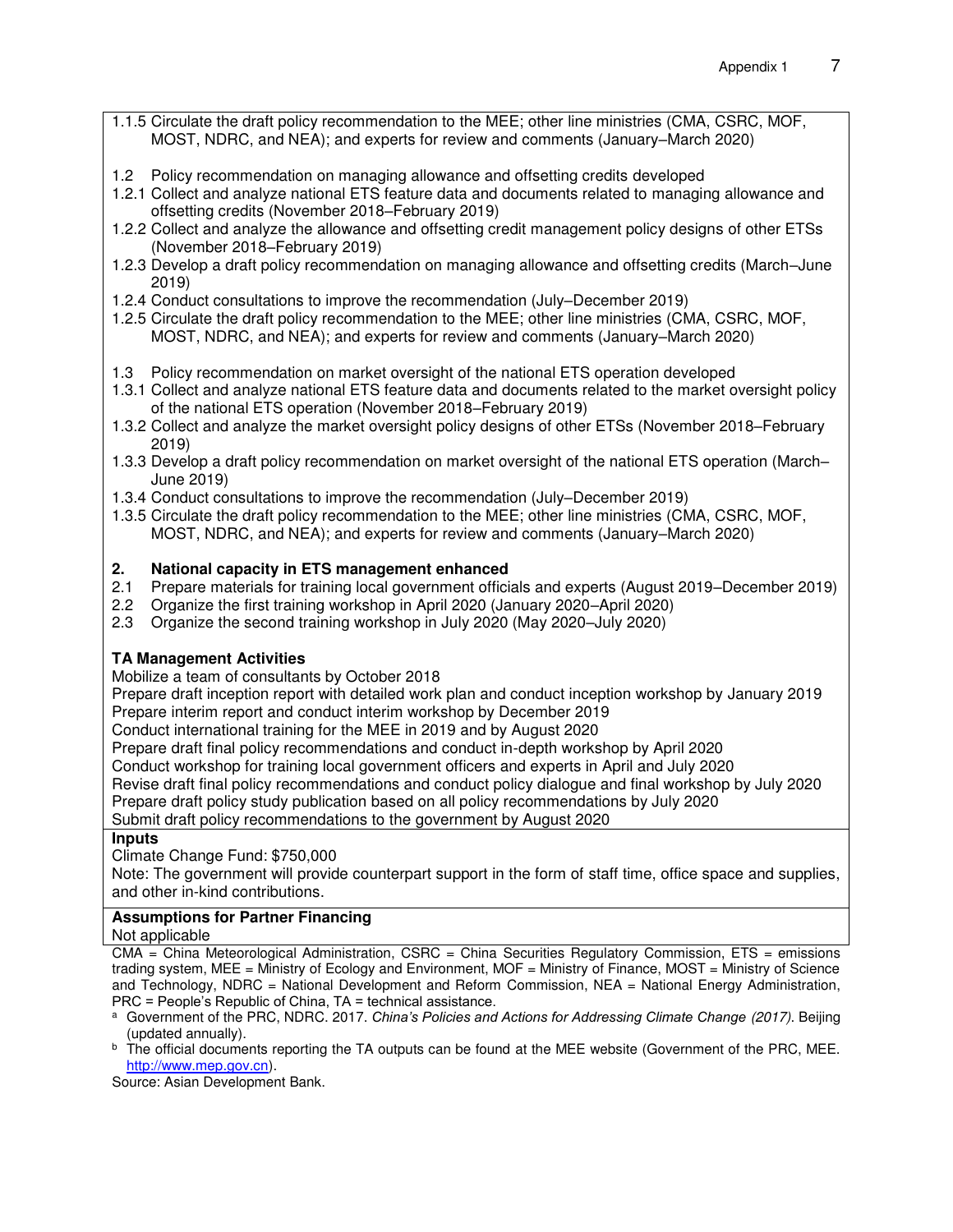# **COST ESTIMATES AND FINANCING PLAN**

| (\$'000)                                                                 |        |  |  |
|--------------------------------------------------------------------------|--------|--|--|
| Item                                                                     | Amount |  |  |
| Climate Change Fund <sup>a</sup>                                         |        |  |  |
| Consultants                                                              |        |  |  |
| a. Remuneration and per diem                                             |        |  |  |
| International consultants                                                | 240.0  |  |  |
| {National consultants}<br>ii.                                            | 220.0  |  |  |
| b. Out-of-pocket expenditures                                            |        |  |  |
| International and local travel                                           | 50.0   |  |  |
| 2. Printed external publications <sup>b</sup>                            | 10.0   |  |  |
| Training, seminars, workshops, forum, and conferences <sup>c</sup><br>3. | 180.0  |  |  |
| Contingencies<br>4.                                                      | 50.0   |  |  |
| Total                                                                    | 750.0  |  |  |

Note: The technical assistance is estimated to cost \$900,000, of which contributions from the Asian Development Bank (ADB) are presented in the table above. The government will provide counterpart support in the form of staff time, office space and supplies, and other in-kind contributions. The value of government contribution is estimated to account for 17% of the total technical assistance cost.

<sup>a</sup> Established by ADB.

**b** Includes translation costs.

c Includes the travel costs of ADB staff acting as resource persons, interpretation, and translation costs. Source: Asian Development Bank estimates.